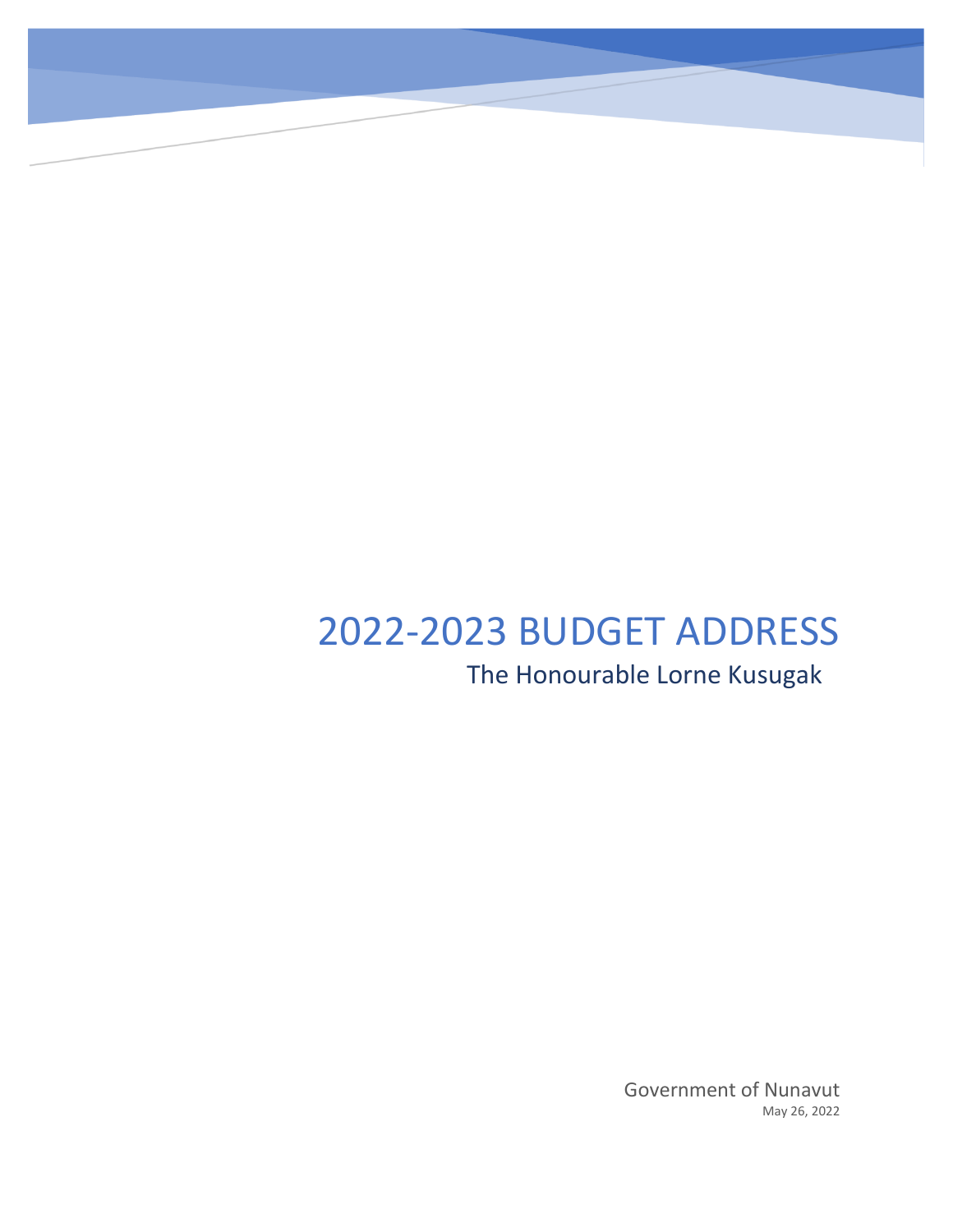#### **MINISTER KUSUGAK 2022-23 BUDGET ADDRESS**

## **INTRODUCTION**

Thank you, Mr. Speaker. It is my privilege to introduce our Government's proposed budget for 2022-23.

Before I begin, I would like to thank my neighbours, friends, and family from Rankin Inlet South for re-electing me last October.

They have supported me many times now, and I do not take that for granted.

It is because of them I can use my voice to influence positive change in Nunavut, and I am grateful for that.

Last fall, I spent many hours knocking on their doors, listening to their concerns, and learning about their hopes and dreams for the future.

Mr. Speaker, one encounter I had last fall really stuck with me.

As I passed through a playground one evening, a young boy came over to me to ask what I was doing and why I was knocking on people's doors.

I told him that I was going from house to house to ask people about the things that are most important to them, so that if they voted for me to be their MLA, I would know what they wanted me to do to help them.

When I asked that boy what was most important to him, I will never forget what he told me.

He talked about how much he missed his anaanatsiaq, because she was all the way in Ottawa, living in a home.

Even though the boy wasn't old enough to vote, he told me he wanted to vote for me so I could help to bring his grandmother home.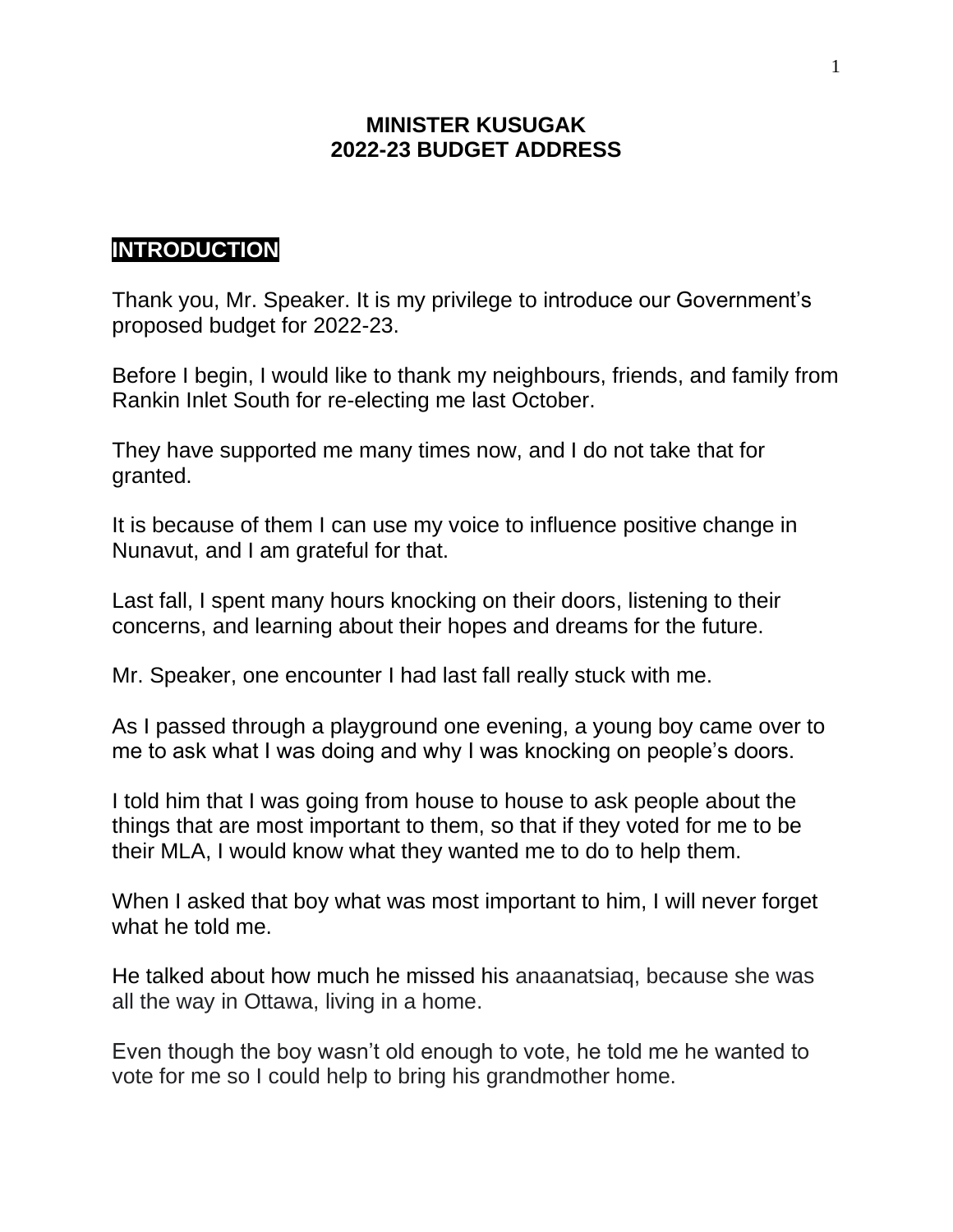For the rest of the campaign, I was motivated by that conversation, Mr. Speaker, and I still am.

I think about that young man often and how I want to use my time in this legislature over the next three and half years to make sure that by the time he becomes a grandparent himself, his grandchildren are not saying the same thing.

With the budget I am proposing today, we are taking steps required for us to achieve this goal.

Mr. Speaker, as I work with my colleagues around the Cabinet table to make decisions, it is the vision and aspirations of Nunavummiut that guide me.

I am committed to ensuring that our government listens to and learns from the wisdom of all Nunavummiut – including the little boy in that playground – because they are the reason we are here today.

\*\*\*

Mr. Speaker, as you know, this is the first budget of Nunavut's Sixth Legislative Assembly, and my first budget address as the Minister of Finance.

However, while I am new to this role, making sense of the government's dollars and cents is *not* new for me.

As a former Minister for the Department of Community and Government Services and the Department of Health in the previous government, I oversaw some of the biggest budgets in Nunavut's history.

Together, these two departments account for nearly 40 per cent of all spending by the Government of Nunavut.

But as big as these budgets are, I know that they are still not enough to meet all our infrastructure and public health care needs.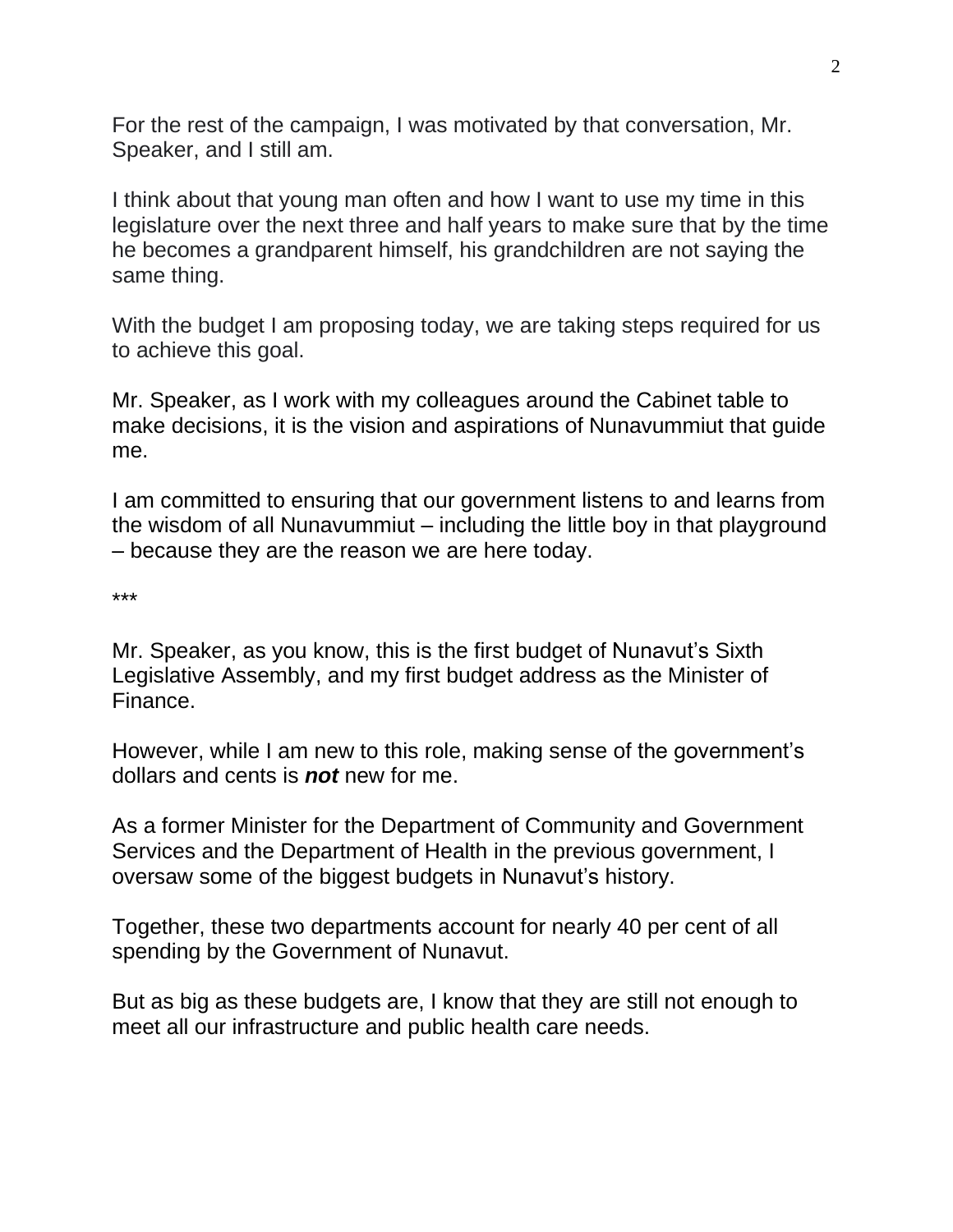This is because when Nunavut became a territory 23 years ago, we did not have the same physical and service-delivery infrastructure enjoyed elsewhere in Canada.

And it has been a challenge for us to catch up, since our fiscal arrangements do not fully consider or address the health, education, and housing deficit that existed when Nunavut became a territory.

Although we have made progress, we have not yet been able to build to the same standard of public services and infrastructure that can be counted on in Southern Canada to kick start local economies and give families an opportunity to flourish.

Despite these challenges, we have moved forward because we know it is not good enough to keep doing things the way we've always done them, just because it is comfortable or familiar.

For generations, the people of this land have moved to where the opportunities are, relocating and reconstructing their camps as they followed the animals they hunted for clothing and nourishment.

These nomadic hunters perfected the essential survival skills that we rely on to this day, including resilience, persistence, and a commitment to community.

This approach, which has allowed Inuit people and our culture to thrive for generations, is what our new government will rely on to go farther and faster than we ever have before.

By working with our Inuit partners and other levels of government, our goal is to make a breakthrough during our mandate and to foster transformational change in Nunavut that echoes through future generations.

We will do this by being creative and innovative in our approaches, and by delivering concrete actions that result in a better quality of life for Nunavummiut and their families.

Since the election, we have worked hard to develop a vision and plan for the territory that meets the needs of elders and young people alike.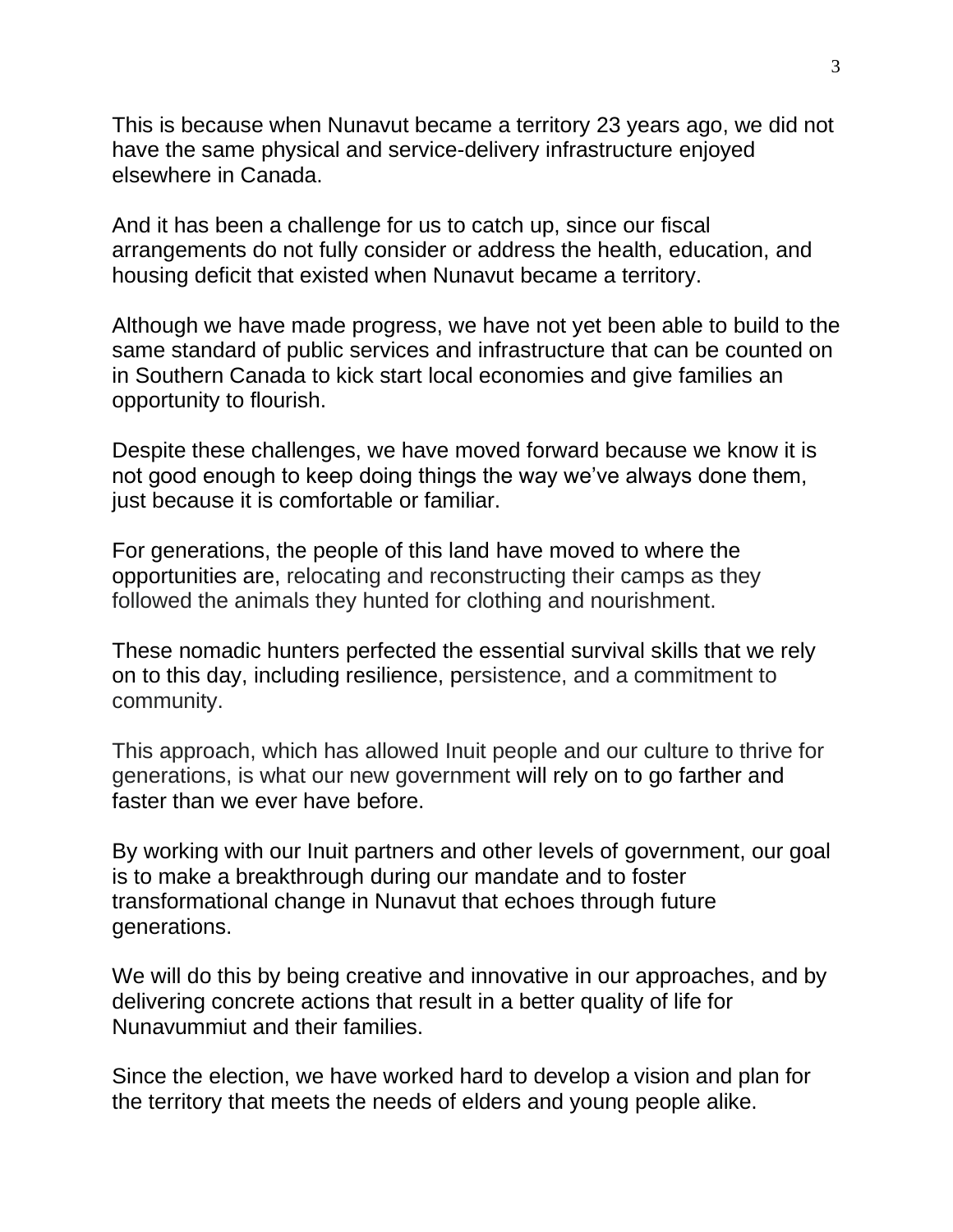In December, Members of the Legislative Assembly, the leadership of Nunavut Tunngavik Incorporated, and Nunavut's three regional Inuit Organizations came together to collaborate on their ideas for the recently announced Katujjiluta mandate, which outlines our government's commitment to work in unity to bring new energy, new ideas, and a renewed spirit of collaboration to achieve our objectives together.

With this budget, we are laying a new foundation for the future in Nunavut – one that improves the quality of life in all communities and that diversifies our economy to ensure that the abundance of our land and water is shared by all.

Our plan includes using new methods and involving partners to support local businesses, add to community economies, and customize approaches in response to local capabilities and needs.

We will stretch our resources as far as they will go so that we can keep up with the demands of our growing population and take advantage of emerging opportunities.

Working with the federal government on nation-building projects that strengthen all of Canada, from coast to coast to coast, is central to our vision.

We are thankful to have partners in Ottawa who are willing to walk alongside us on our journey, and who have provided unprecedented support in recent years.

As we noted when we introduced our capital estimates plan, departments have identified about \$490 million in federal support for capital projects in Nunavut, mostly through distinct funding streams that flow through the Department of Community and Government Services. This funding will complement the \$356 million in new and carried over capital appropriations that will be provided by the Government of Nunavut, bringing total capital spending this year to nearly \$850 million.

But that is not all, Mr. Speaker.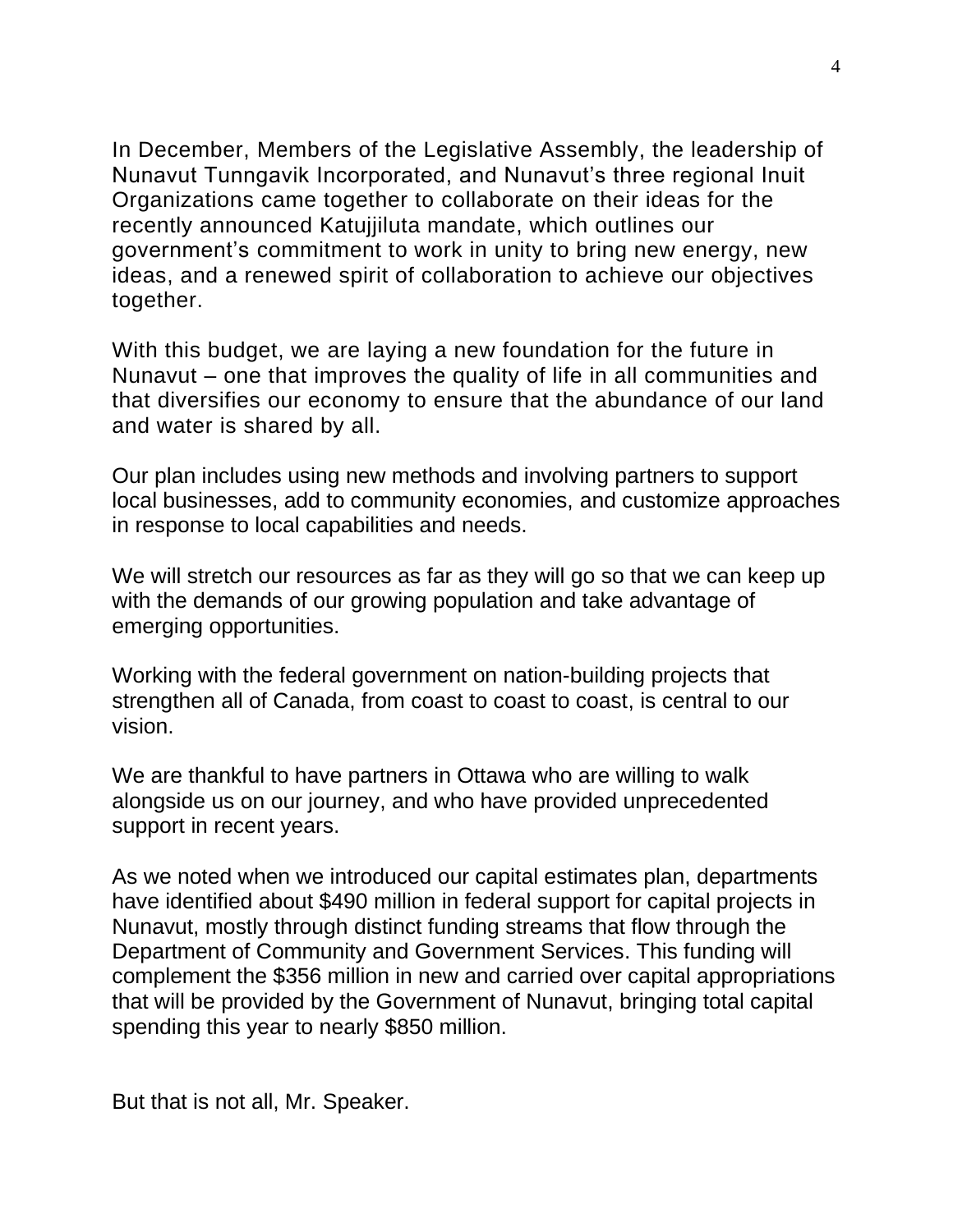In April, the federal government announced \$214 million funding to ensure the safety and long-term sustainability of Iqaluit's water supply, which is an essential first step to build more homes in our capital city and to help relieve the housing pressure across the territory.

The federal government also announced \$60 million in their budget for the Government of Nunavut to invest in affordable housing and related infrastructure, which is in addition to \$845 million over seven years for housing across Inuit Nunangat.

These investments are a game-changer, Mr. Speaker. I would like to thank my federal counterpart for ensuring funding flexibility for the territory to work with its partners to develop and execute a plan for housing that realizes the promise and potential of *all* communities.

While we are excited about these federal commitments, we know that even more is needed. This is why, in addition to continuing our lobby efforts with the federal government, we are investing \$51.5 million through the Government of Nunavut – nearly 25 per cent of our total capital budget for 2022-23 – in the Nunavut Housing Corporation.

And this is just the beginning. Over the term of our government, we intend to bring forward budgets that will see us dip into our surplus to make substantial further investments in housing and housing programs.

Mr. Speaker, dipping into our surplus will mean deficit budgets. However, thanks to the prudent fiscal management of previous governments, I am confident we can safely manage these short-term deficits in order to address our dire housing shortage.

These unprecedented investments in housing are why a key commitment of our Katujjiluta mandate is to work with Inuit organizations to develop private market solutions that provide Nunavummiut with greater housing options.

Mr. Speaker, the Government of Nunavut has already identified \$868 million in new capital spending over the next five years, including the \$204 million that has been approved for 2022-23. This will help transform the territory in ways that honour our unique place in Canada and the world.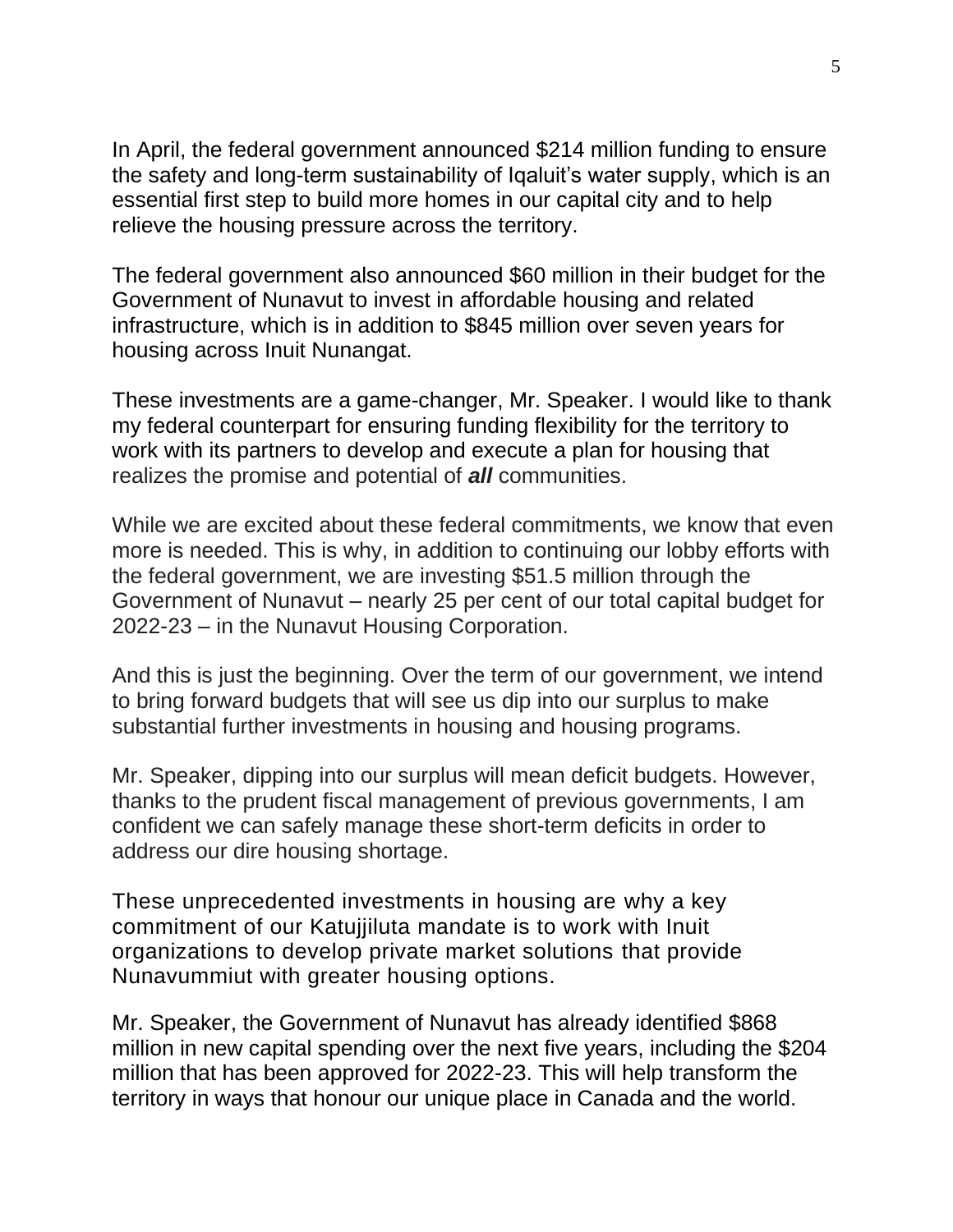Our government is confident in our collective ability to realize a prosperous, inclusive economy and healthy, welcoming communities, and the budget I present to you today is a step toward that vision.

# **FISCAL HIGHLIGHTS**

## • **2021-22 OVERVIEW**

Mr. Speaker, we are blessed to live in a territory where the resources from the land and the water have sustained our way of life for generations.

In recent years, these blessings have left Nunavut with the largest increases in Gross Domestic Product – or GDP – in all of Canada.

According to the Conference Board of Canada, our economy grew by 7.4 per cent in 2021, and in 2022, it is projected to expand by a further 6.4 per cent.

This is driven largely by activity in our mining sector, as well as easing Covid-19 health restrictions, which weighed down economic activity during the pandemic.

The result is that we ended 2021-22 in relatively good financial shape.

Although the actual year-end results will take a few months to tabulate, we expect a surplus in the area of about \$100 million.

## • **2022-23 PROJECTED REVENUE**

Going forward, our 2022-23 Budget projects revenues of about \$2.6 billion, the majority of which comes from the Territorial Formula Financing program, which will provide us with nearly \$1.9 billion, or 71 per cent, of our total revenue.

We expect other federal transfers to provide an additional \$121 million, as well as approximately \$371 million through third-party funding agreements.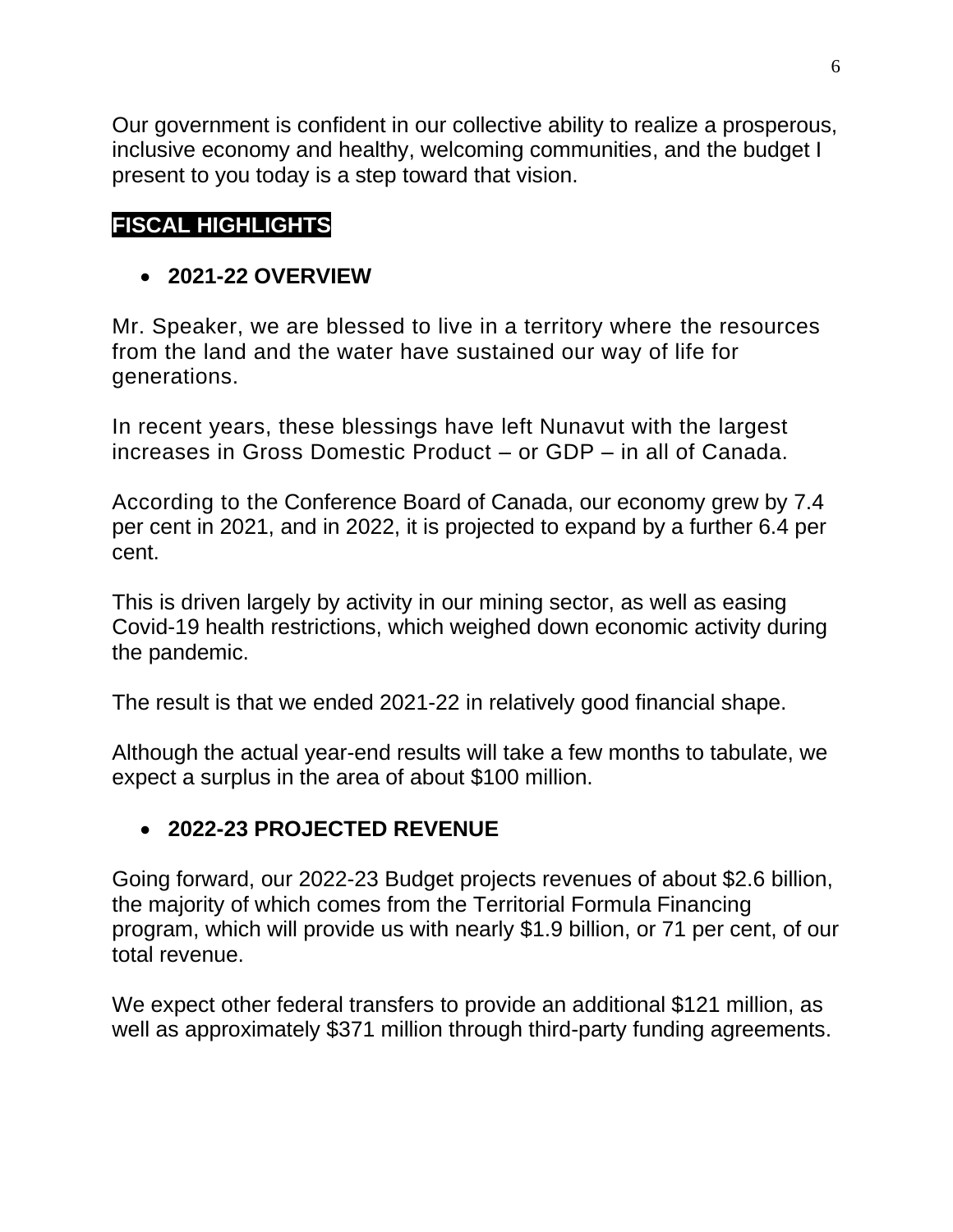We plan to collect about \$277 million from our own-source revenues, including \$160 million in taxes, \$23 million in staff housing rent, and \$83 million from various other sources.

## • **2022-23 PROJECTED EXPENDITURES**

In terms of spending, we expect to spend at least \$1.9 billion for government operations in 2022-23.

This is in addition to the \$204 million for Capital approved in March.

Our proposed budget also includes a contingency fund of \$75 million, the same amount proposed in the 2021-22 Budget.

This will provide us with the flexibility to address any issues or unforeseen events that arise over the course of the year.

It will also enable us to take the time we need to develop the critical strategies and actions we need to implement our Katujjiluta mandate, including one of our highest priorities – to invest in care for aging Nunavummiut.

# **AGING IN DIGNITY IN NUNAVUT**

Mr. Speaker, our elders are Nunavut's living memory, and our government is committed to honouring them in their later years and showing them the respect they deserve.

To honour their vision and perseverance, we want our parents and grandparents to live their last years in dignity, closer to family.

We want young Nunavummiut, like the boy I met in the playground in Rankin Inlet, to grow up with their anaanatsiaq and ataatatsiaq nearby, so that they can learn from and be cared for by them.

We'll begin by creating two new positions in the Department of the Executive and Intergovernmental Affairs to lead the development of a comprehensive elder and senior care strategy and implementation plan. This strategy will be developed with broad input from elders, families,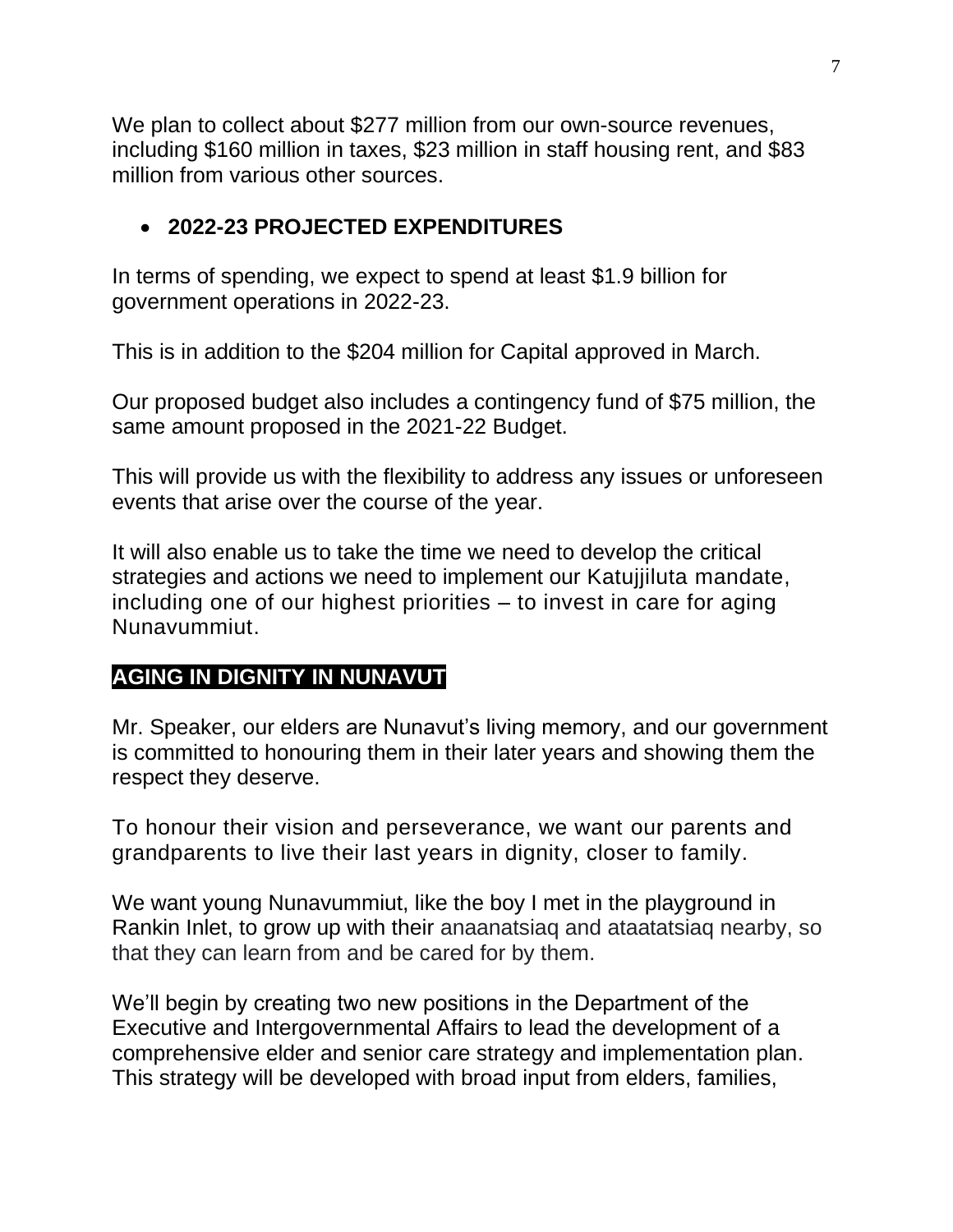communities, and partners, with a goal of improving daily life for Nunavummiut who are aging.

We will expedite the construction of regional long-term care facilities that will be able to meet the complex care needs of Nunavummiut and we will expand and renovate existing facilities.

This year, we plan to invest another \$19 million to continue construction of the \$60 million Long-Term Elder Care Facility in Rankin Inlet.

We will also initiate our plans to enhance supports to improve daily life in continuing care facilities.

This includes providing cultural and linguistic training for staff working in continuing care facilities and encouraging community-based initiatives for elders and seniors.

Our government's proposed 2022-23 Budget takes a step in this direction by providing \$500,000 through the Department of Family Services for greater access to country food by elders and other Nunavummiut by investing in four community-based organizations working to address food insecurity.

Funding will be used to shift from *ad hoc* and emergency food relief efforts toward supporting community food organizations that are more sustainable, comprehensive, innovative, and culturally appropriate.

We want Nunavummiut to age in comfort and dignity, and the increased investment proposed for 2022-23 is just a start.

### **EXPANDING THE HOUSING CONTINUUM**

Mr. Speaker, as you know, in addition to being the Minister of Finance, I am the Minister responsible for the Nunavut Housing Corporation.

Our Government's commitment to expand the housing continuum promises to keep me and my team busy over the next few years as we invest in new construction and partnerships to increase the range of housing options available to Nunavummiut.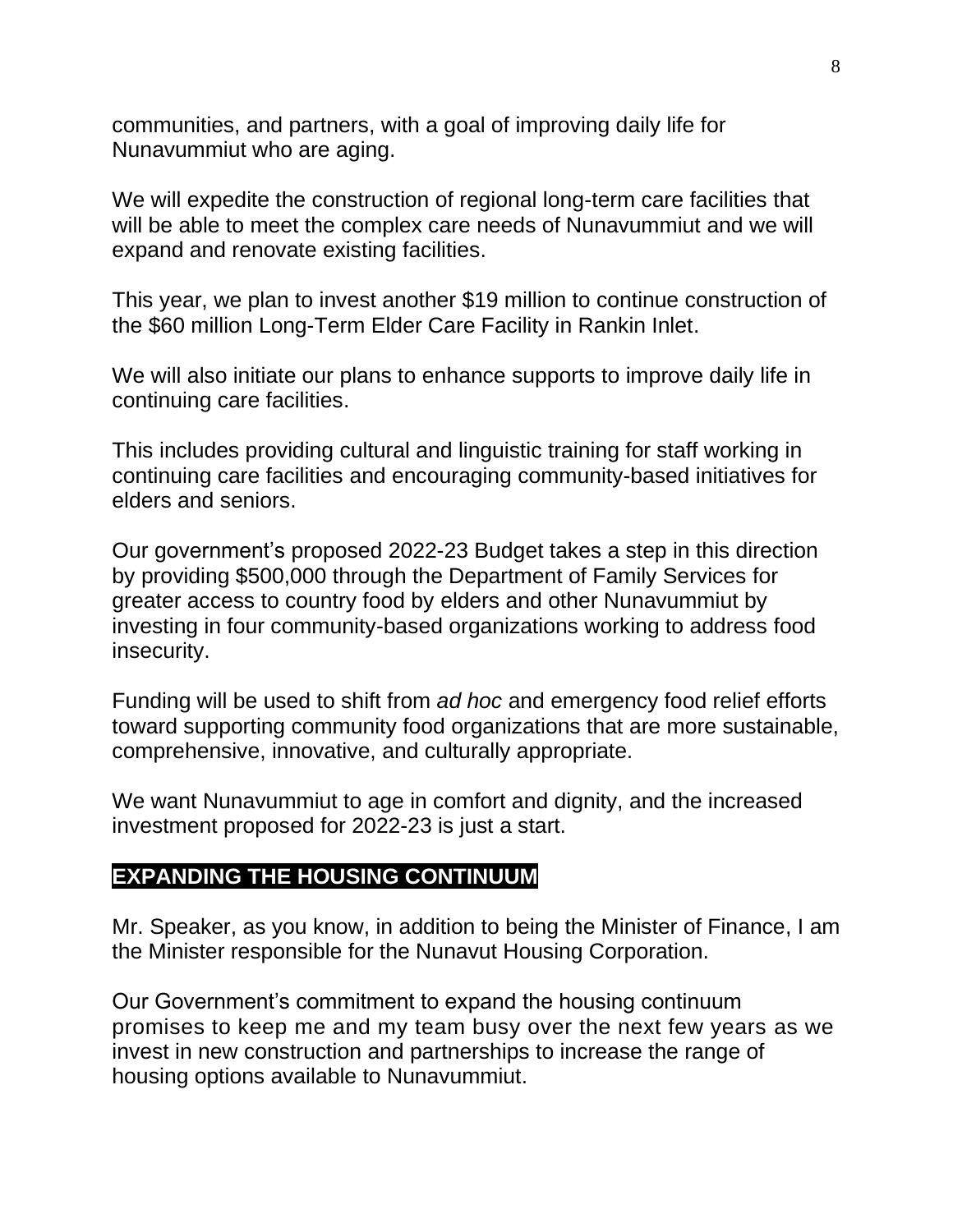Thriving communities and local economies require a mix and adequate supply of housing, but across the territory, this is a challenge.

With the cost of building in the North estimated to be close to three times higher than in Toronto, no other jurisdiction in Canada spends proportionately as much on housing as we do.

As I noted earlier, in 2022-23, our government proposes to invest \$51.5 million for the Nunavut Housing Corporation, which includes \$21 million for public housing, an increase of \$3.5 million from last year. It also includes \$6 million for staff housing, an increase of \$1 million from last year.

However, even with these investments, we know we will continue to suffer from a shortage of affordable, suitable, and supported housing.

This affects our economy and prospects for growth as well as the health and wellbeing of Nunavummiut and their communities.

This is why one of our most ambitious goals in the Katujjiluta mandate is to facilitate the development of at least 1,000 units of all types to the stock of affordable housing and continuum of housing options.

As I mentioned earlier, such an ambitious goal will require significant federal and territorial funding and you will see these commitments in our capital budgets over the term of this government. Plans are already under development that could see proposed incremental spending of more than \$200 million on housing and housing programs during our mandate with the support of this Assembly.

To better use the housing we have now, we will review and improve the delivery of staff housing programs and prioritize actions that encourage Nunavummiut to move into affordable rental units or homes of their own.

Mr. Speaker, homelessness and severe overcrowding is a widespread issue that affects the lives of many across Nunavut.

Some Nunavummiut have no choice but to seek shelter in unstable and unhealthy places so that they can endure the extreme climate and harsh conditions of our environment.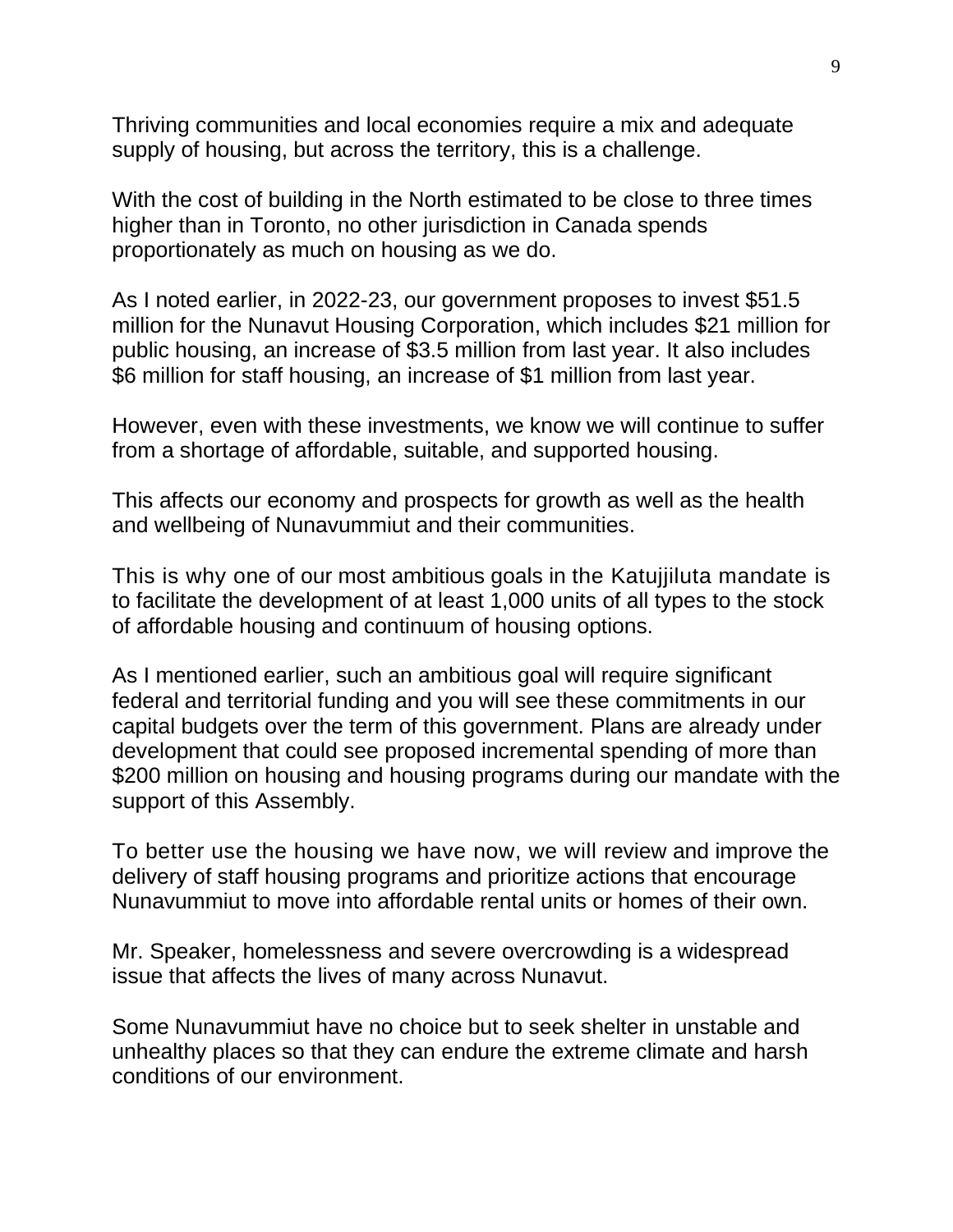This puts them at risk of violence, exploitation, and continued cycles of addiction, which is far more costly for them, their families, their communities, and governments in the long run.

To address this, the Department of Family Services is working with the federal government and Nunavut Tunngavik Incorporated on a Tripartite Table on Homelessness.

In this budget, we propose \$1.5 million to support initiatives that result from this partnership, such as new shelter requests, transitional housing, respite spaces, the Ikur'raq cabin building program, community capacity building, and temporary emergency-response shelters.

We also propose \$1.5 million for Family Violence Shelter Funding to ensure adequate staffing levels and to strengthen their capacity to deliver programming, counselling, and support services.

This enhanced funding will benefit existing family violence shelters in Rankin Inlet, Cambridge Bay, Kugluktuk, and Kugaaruk, as well as new shelters that are expected to open in Pond Inlet and Gjoa Haven in 2022- 23, and in Baker Lake and Pangnirtung in future years.

The government also proposes \$3.7 million to support the increasing number of clients in group homes, supported living homes, and alternative family care homes, as well as the greater complexity of their care requirements.

We need to do all we can so that everyone feels safe and cared for in those settings.

### **ENABLING HEALTH AND HEALING**

Mr. Speaker, supporting the health and healing of Nunavummiut is a priority of our government.

The Katujjiluta mandate outlines our commitment to invest in training and community-led programs to ensure that more local and culturally relevant health services are available.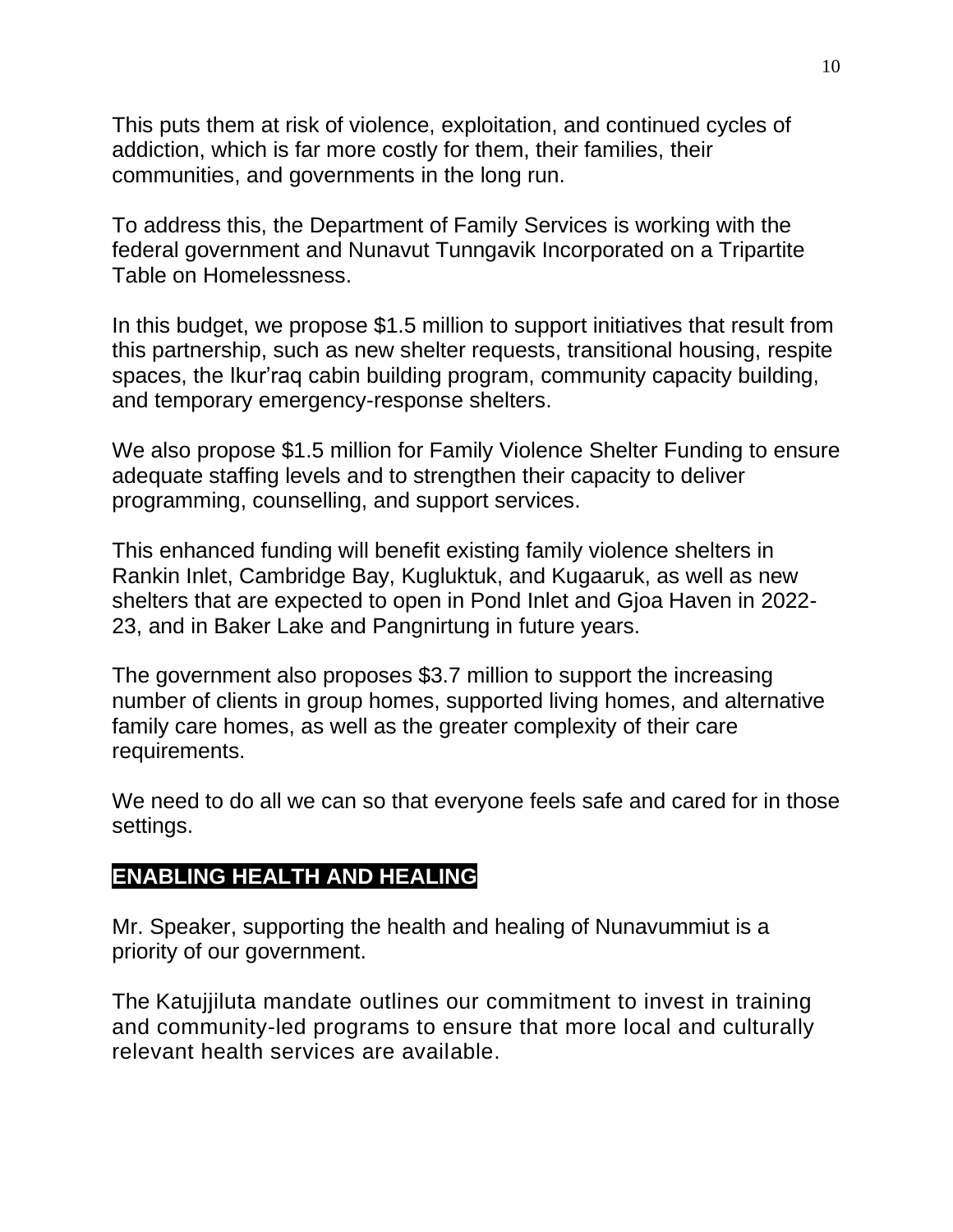Investing in prevention and other population health supports has been a challenge for Nunavut in the past given the cost to the territory for patient transportation, an expense that other jurisdictions do not have.

Over the years, successive territorial health ministers have advocated for the federal government to recognize its obligation to ensure equitable health care for Nunavummiut, which finally resulted in a commitment last year by the federal government for \$58 million to cover the cost of medical travel.

This funding, which will once again be available in 2022-23, will enable the Department of Health to reallocate up to \$33 million in the year ahead in key initiatives, such as hiring public agency nurses and investing in health centre security, laboratory services, pharmacy services, and paramedic support services.

Overall, our government's proposed 2022-23 budget includes funding for 75 new health care support positions such as:

- \$2.1 million to hire 31 new Medical Travel Clerks to improve service for medical travel clients
- \$1.6 million to hire 25 new Housekeeping staff to maintain the cleaning protocols implemented in response to Covid-19, and
- \$1.3 million to hire 19 new Registration Clerks to support health record implementation and enable Interpretation Clerks to dedicate their time to providing quality client service.

Every year, the demand for community health centre services grows alongside Nunavut's population, and these new positions will strengthen health care capacity and create good jobs in our communities.

Through targeted recruitment efforts, we will ensure the positions are filled by Nunavut Inuit, and all new staff will be provided with training and support to ensure they uphold health standards and maintain client confidentiality.

To support our new government's commitment to health and healing, our proposed budget also includes \$1.2 million to expand the Health Information Unit to better integrate evidence and data into future decisions.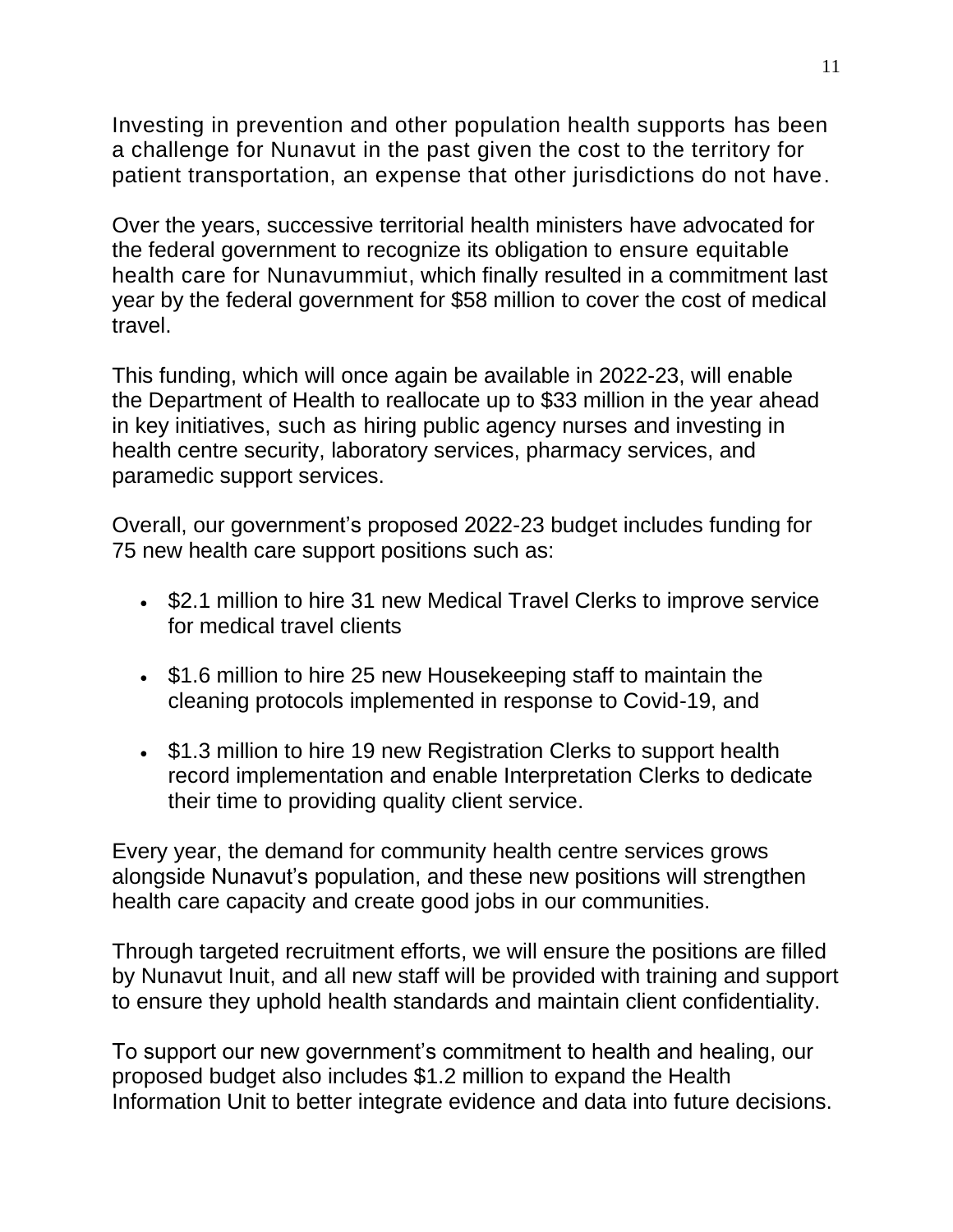Health research provides important information about disease trends and risk factors, outcomes of treatment or public health interventions, and health care costs and use.

Collecting and analyzing this data and undertaking more rigorous research about our health system will enable us to develop guidelines for best practices and ensure high-quality patient care.

Mr. Speaker, our proposed budget includes \$1.5 million to support implementation of the *Mental Health Act* which passed in 2021, including early intervention, Inuit approaches to healing, and more local supports.

Funding will be used to enhance case management, provide care closer to home, and develop and deliver new policies, training, and regulations, including a Mental Health and Addictions Strategy.

These investments in the wellbeing of Nunavummiut are just the start.

During our mandate, we will build on these initiatives and expand effective models for community-led programs and services.

This includes improving the quality of services delivered by the Family Wellness Division in the Department of Family Services.

On this front, our 2022-23 Budget proposes to invest \$310,000 to create a new Quality Improvement Program to improve adoptions and foster care programs.

Family Services will also hire three (3) new Client Liaison Officers to monitor the provision of residential service care and ensure they meet our high standards.

In addition, our government's proposed budget provides \$2.8 million in operational funding to hire 28 people at the Aaqqigiarvik Correctional Healing Facility.

Aaqqigiarvik means "a place for help to make progress in life", and this funding supports that by creating a more positive environment that is conducive to a healthy and respectful path forward for inmates.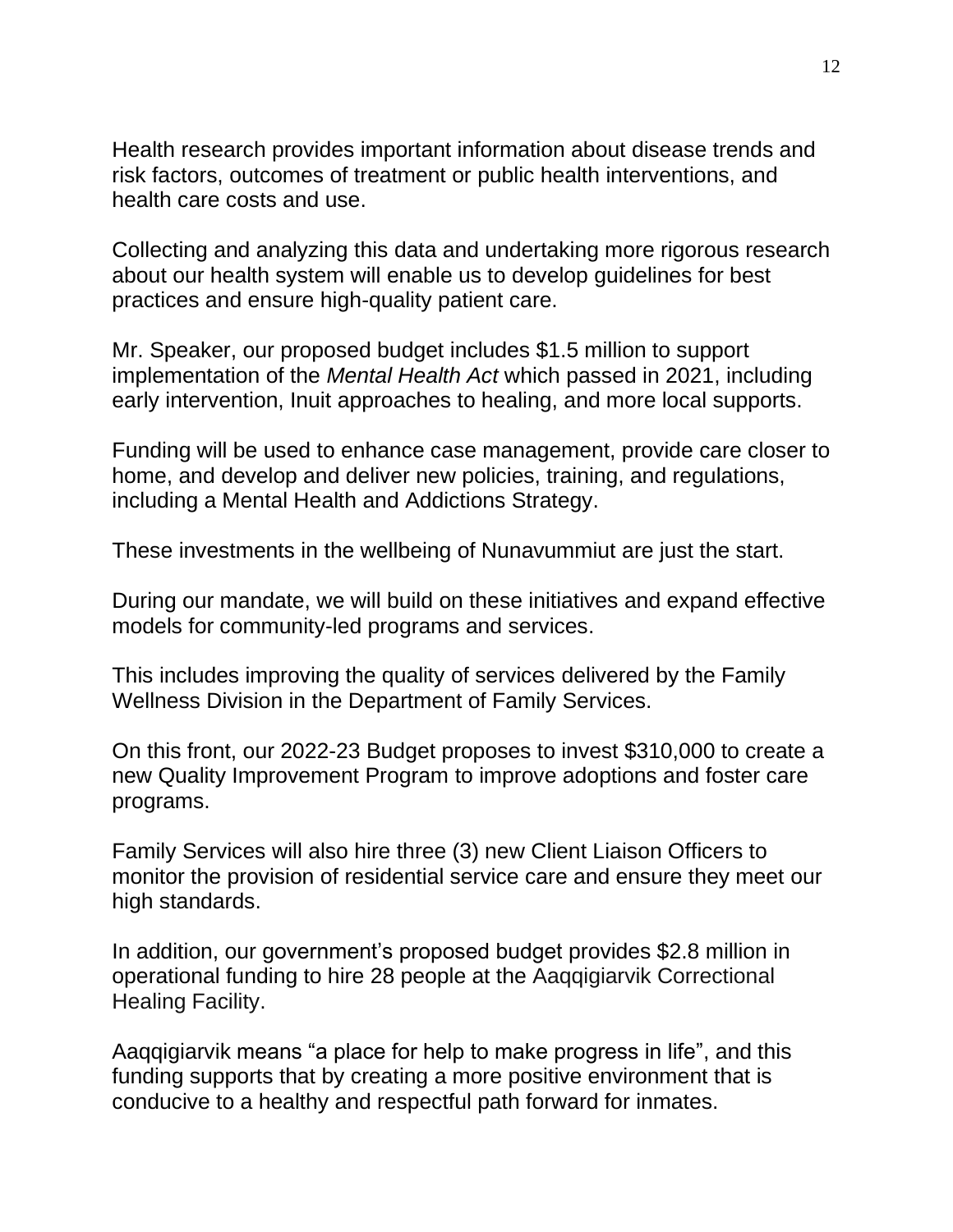Mr. Speaker, we know that the health and healing of Nunavummiut is affected by the grief that so many of us live with because of the historical and intergenerational trauma.

To better support those who deal with addiction and dependency, our capital plan proposes a further \$19 million, including \$2.1 million in 2022- 23, to help build the Nunavut Recovery Centre. This, combined with the \$42 million committed by the federal government, will provide a state of the art facility with programming specifically designed for our culture and values.

This Centre, which will be founded and developed based on Inuit cultural practices and values, will provide a range of treatment and healing interventions to address both substance use and trauma.

Treatment will be based on Inuit cultural values, practices, and knowledge so that those who need it the most can build a solid foundation on which their journey of healing can begin.

## **REINVESTING IN EDUCATION**

Mr. Speaker, just as our elders hold a special place in our hearts, so do our young people.

Nunavut has the youngest population in Canada, with about one-third of Nunavummiut being under the age of 15.

In the years ahead, these young people will become adults looking for work, training, and somewhere to live and raise their own families.

To prepare children and youth to take their places as the leaders of our territory, the Katujjiluta mandate commits our government to invest in supports that help them gain self-esteem, develop healthier relationships, and successfully pursue education and employment.

This is why our five-year capital plan includes over \$70 million, including \$7.5 million in 2022-23, to advance the construction of schools in Taloyoak and Coral Harbour, and to substantively complete the renovations of the Ecole des Trois Soleils here in Iqaluit.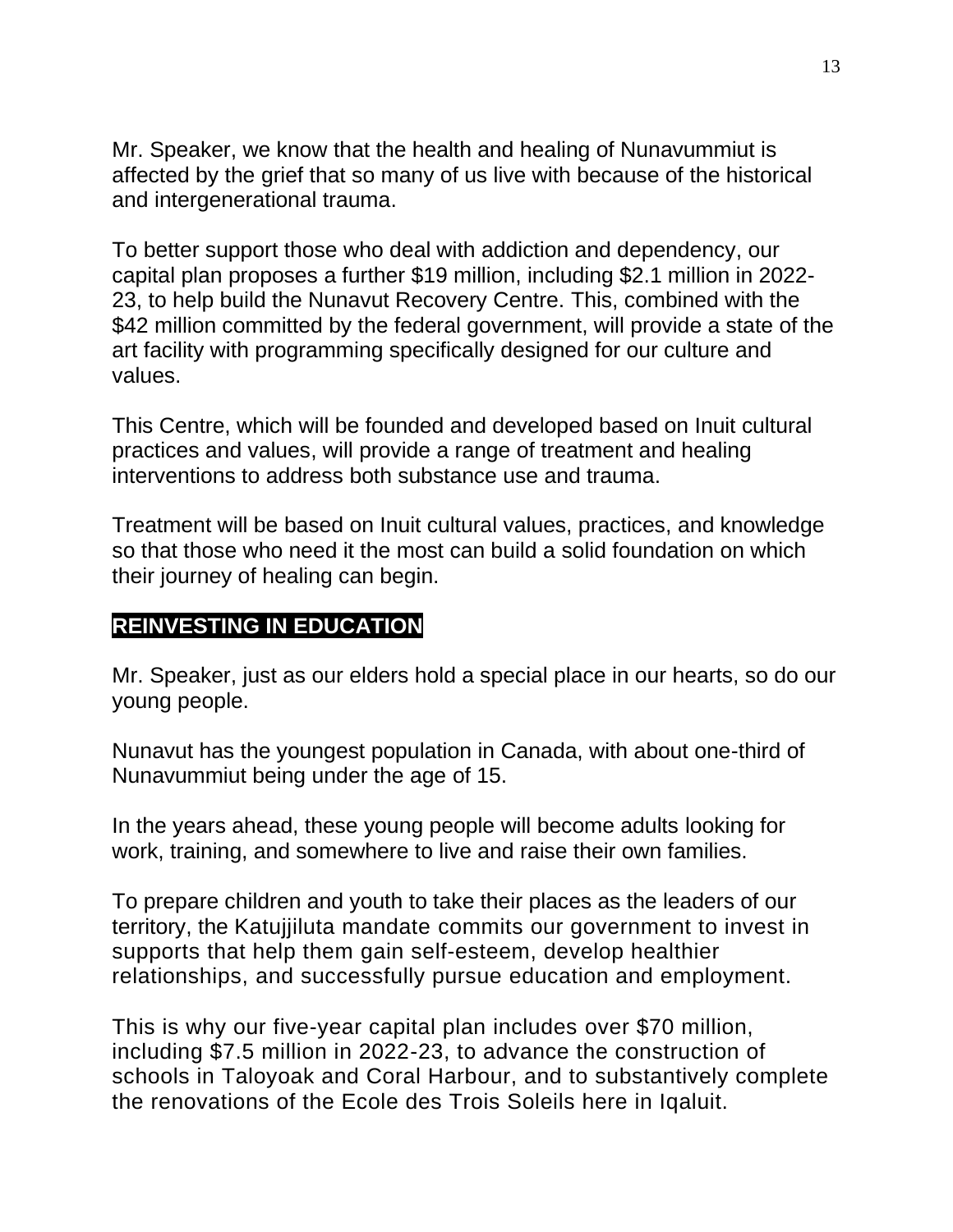Our plan also recognizes the value of investing in children and youth by supporting them to engage in sport and physical activity.

Sport and recreation helps children learn how to succeed at school and builds their skills and confidence for the future.

It also creates greater community cohesion and gives Nunavummiut who are on the field and in the stands a stronger sense of connection.

For this, the proposed 2022-23 Budget includes \$1.7 million to support Nunavut's youth to participate in the Arctic Winter Games, which are an opportunity for them to showcase their talents to the world.

The Games, which are usually held every two years, were cancelled in 2020 due to the Covid-19 pandemic and postponed again for 2022.

Instead, they will be held back-to-back in 2023 and 2024, after which they will resume their normal schedule.

Supporting youth development includes investments in early learning and childcare.

Mr. Speaker, this past January, our government took a monumental step down this path when our Premier and the Prime Minister jointly announced an agreement to provide an average of \$10 a day childcare by March 2024.

This agreement, which is expected to save families with children up to six years old up to \$14,000 per year, also commits \$66 million over five years to create 238 new licensed early learning and childcare spaces by the end of March 2026.

Although there are infrastructure challenges that must be addressed for us to fully meet these goals, we are a step closer to improving childcare and addressing our years-long wait lists and shortage of trained childcare staff.

Mr. Speaker, in 2022-23, our Government will continue to implement a new school staff funding formula that better reflects the needs of students and schools across the territory.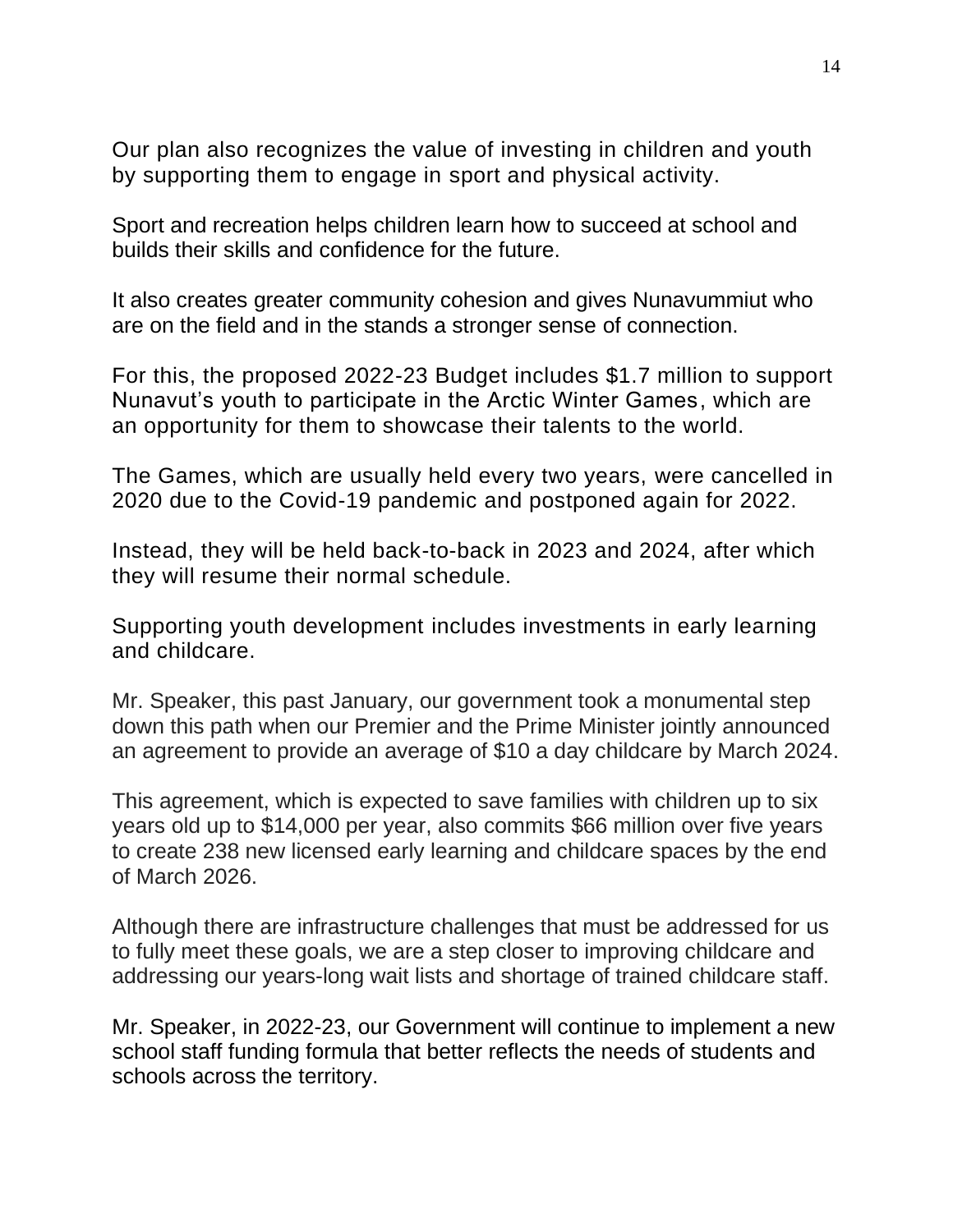This will be the second year of a three year roll out of this new formula for schools, and it will bring the total budget for the Department of Education to \$252.3 million, an increase of \$8.7 million or 3.5 per cent over last year.

Last year, the new formula resulted in 42 net new Student Support Assistants in our schools to help our students succeed.

This year, we will invest a further \$2.5 million to hire 25 new Ilinniarvimmi inuusiliriji (school community counsellors), school secretaries, and custodians in our schools.

These critical positions will help to keep our schools safe and clean, and they will support the mental health and well-being of our students.

To ensure that every student in Nunavut can get to school on time every day, our proposed 2022-23 Budget commits \$1.4 million for more school bussing across the territory.

It also provides an increase of \$4.2 million to account for the new four-year collective bargaining agreement signed with the Nunavut Teachers' Association in January.

This agreement will support teacher recruitment and retention by implementing annual wage increases beginning retroactively in July 2021.

To support bilingual education in our schools, Inuit Language Allowances will be provided to eligible employees.

As well, the new agreement includes more flexibility to assist teachers and their families through new paid leave allowances, including for domestic violence.

The agreement provides competitive salaries and benefits so that Nunavut can continue to recruit and retain the best teachers for our communities.

Teachers are the pillars of our education system, and they are critical partners to help us deliver our commitments in the Katujjiluta mandate.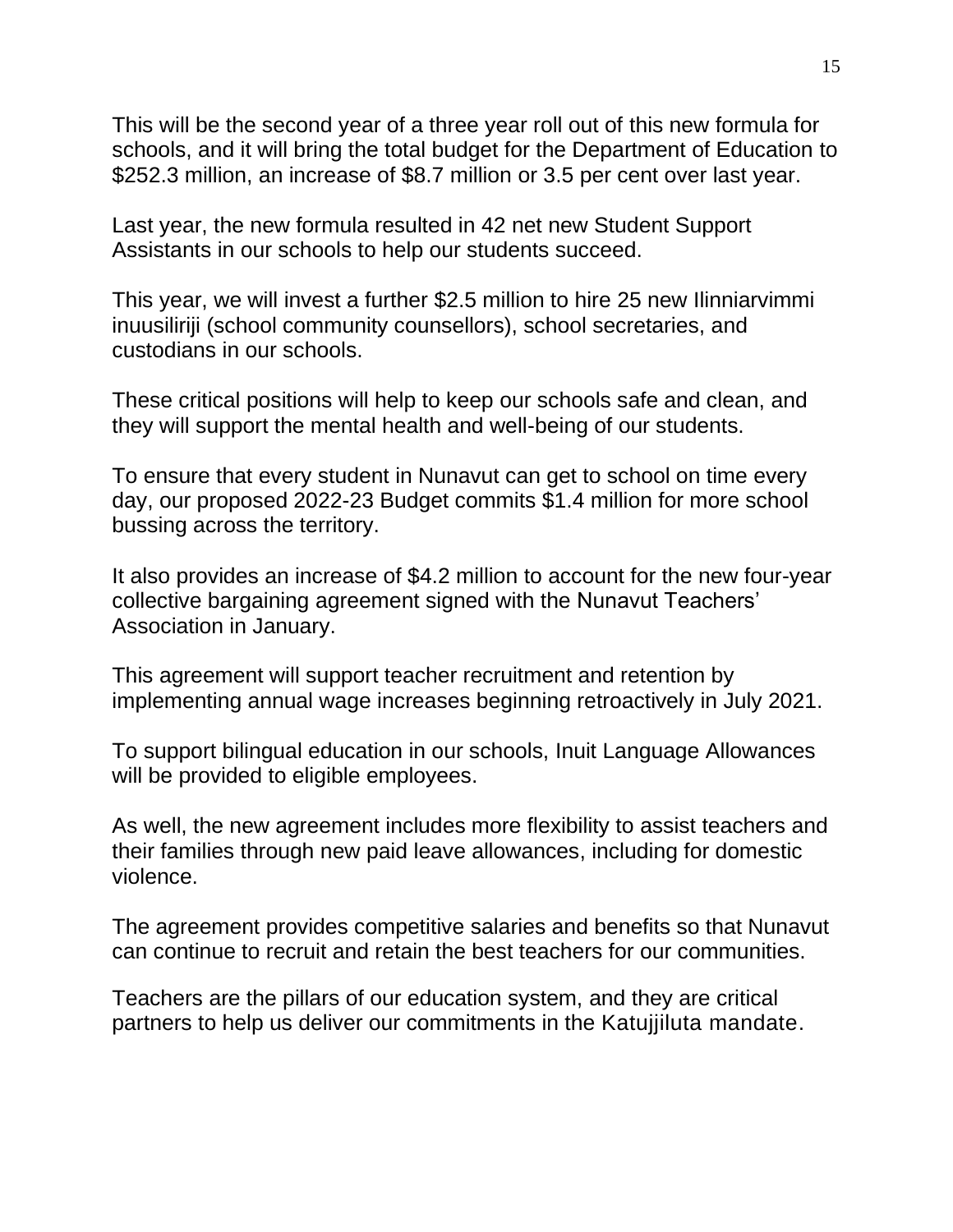We will work closely with them as we undertake our plans for a phased rollout of full-day kindergarten programs and accelerate work on the K-12 Inuit language curriculum and Nunavut-specific learning resources.

Other key mandate actions include integrating more life skills and career counselling into the K-12 curriculum to foster self-reliance, self-esteem, and early career direction.

We will also enhance and support school meal programs with communitybased partners so that no child struggles to learn on an empty stomach.

To support our students to succeed after graduation, we will prepare and implement a multi-year training strategy with Inuit organizations and other partners to enable the development of Nunavut's labour force and economy.

Our goal is to increase training for employment in sectors such as mining, arts and crafts, tourism, and small business as well as create opportunities for pre-employment work experiences for high school and post-secondary students throughout the year.

Support for enhanced education in Nunavut includes improving the efficiency and effectiveness of the Financial Assistance for Northern Students program and other direct and indirect supports for post-secondary learners.

An example of this in our proposed budget is the Government of Nunavut's Summer Student Employment Equity Program supported by the Department of Human Resources.

For this program, we intend to invest \$2.6 million, an increase of \$1.6 million, to provide government employment opportunities so that high school and post-secondary students can gain skills, knowledge, and abilities in their areas of interest and study.

Our commitment to education includes support for continuous learning across all ages.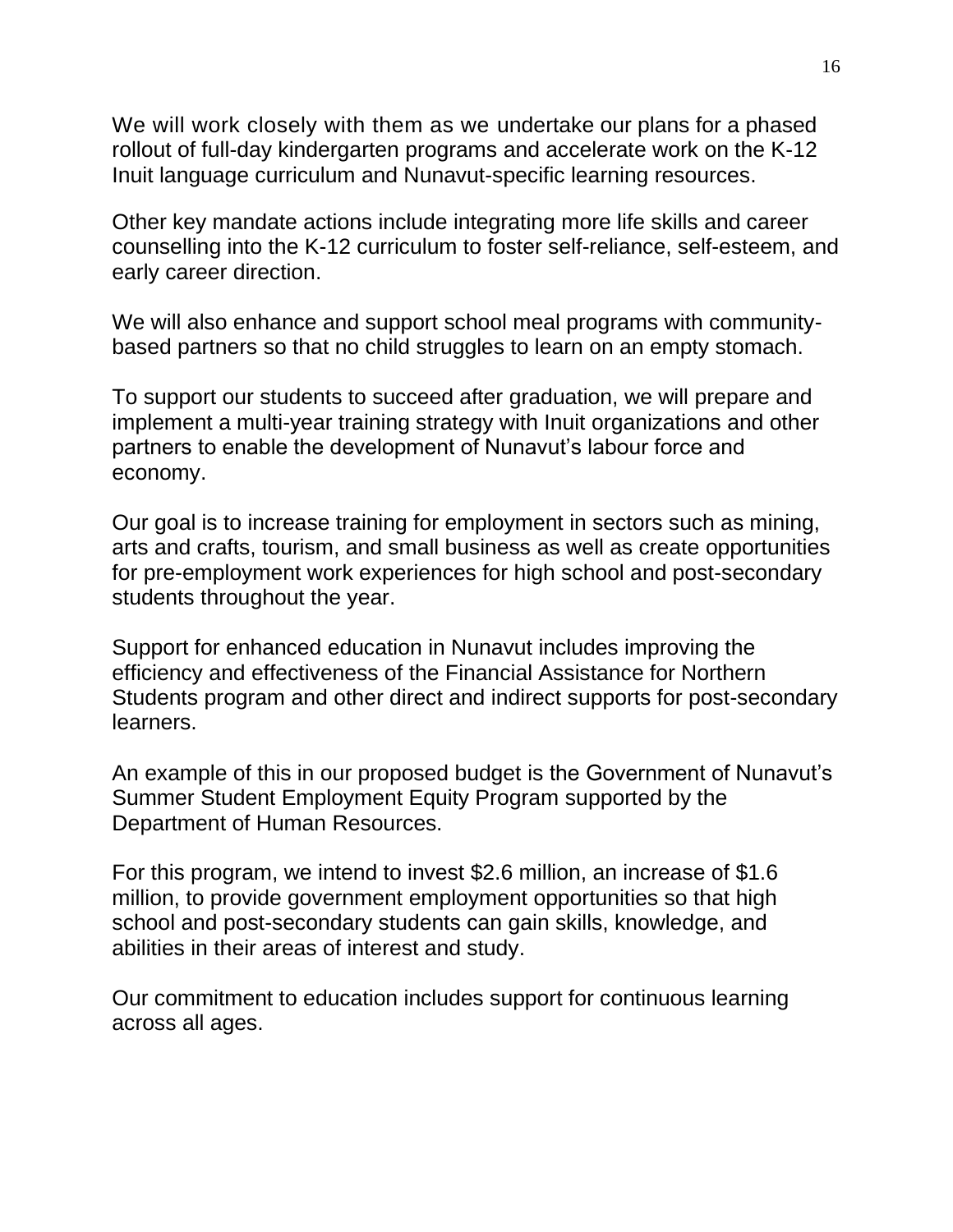On this front, the Amaaqtaarniq Education sponsorship and leave program for Inuit programs in the Department of Human Resources has shown encouraging results.

23 Inuit employees are currently pursuing various post-secondary credentials to enable them to qualify for professional and management positions in our government, and since 2018-19, ten (10) have completed their studies.

Our proposed budget also includes continued funding for the Inuit Executive Career Development Program, which provides career development and advancement opportunities for Inuit to successfully move into senior management and executive positions in the Government of Nunavut.

Currently, there are 12 participants enrolled in this program, which was developed and launched in September 2021.

These programs, which provide on-the-job training, mentoring, access to academic courses and other learning experiences for young Nunavummiut, are a reason the Government of Nunavut has been recognized as one of Canada's top 100 employers for young people for the fourth year in a row.

Mr. Speaker, our government continues to be committed to meeting our obligations under Article 23 of the Nunavut Agreement to achieve a representative public service, and initiatives like this will support our success in meeting our Inuit employment targets.

### **DIVERSIFYING OUR LOCAL ECONOMIES**

The Katujjiluta mandate includes a commitment by our government to help diversify our local economies.

One of our most significant initiatives in this regard relates to our plans to bring high-speed fibre optic internet to Nunavut so that Nunavummiut can connect with each other and the rest of the world.

In 2022-23, we plan to invest \$17.2 million in the Fibre Project, which is critical to creating successful, sustainable communities and improving service delivery across the territory.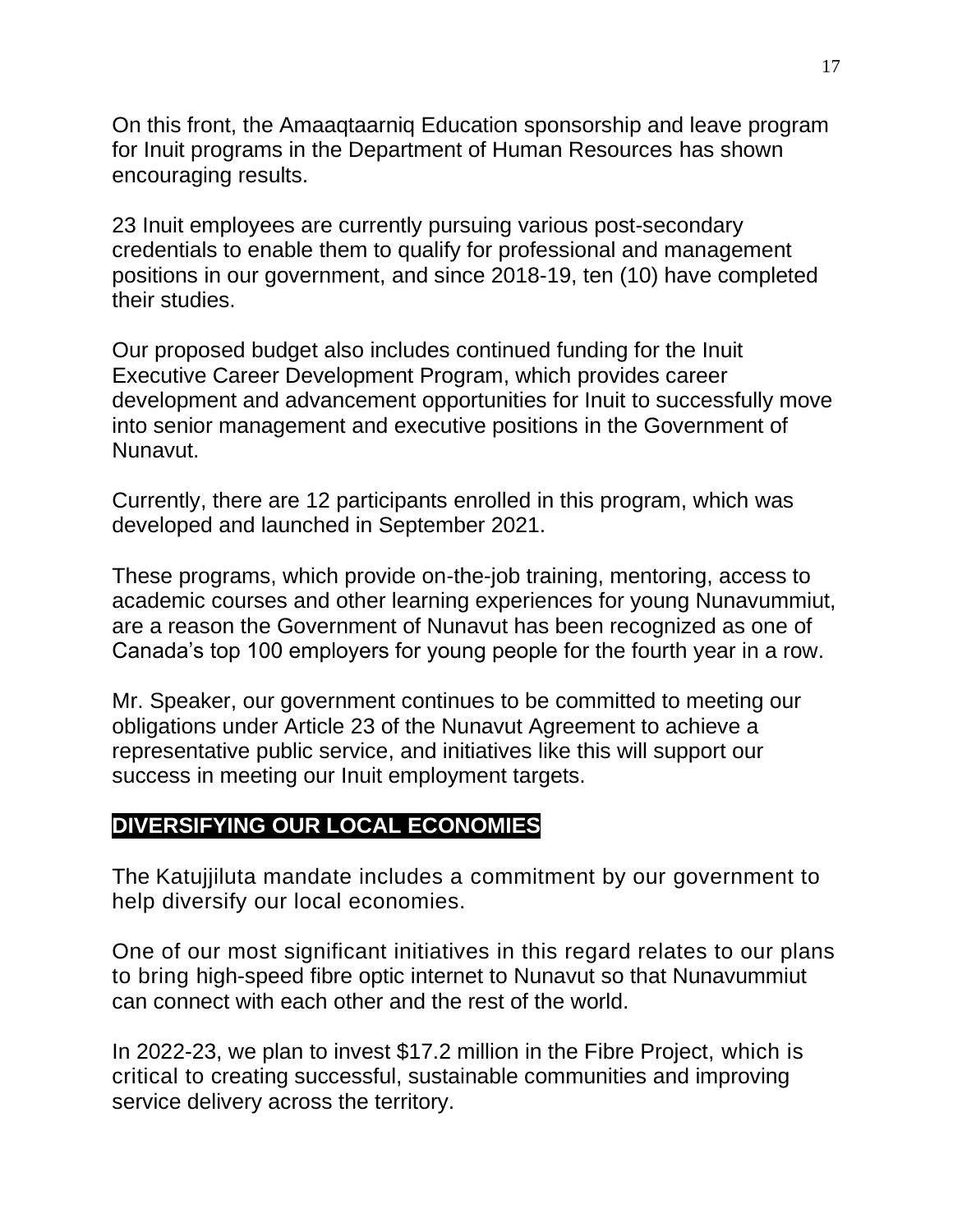Connecting to fibre optic cable will result in greater satellite bandwidth and faster internet for other communities in Nunavut, supporting our efforts to achieve sustainable economic development and diversification in all sectors.

Our economic diversification efforts also include investing in Nunavut's potential to grow the blue economy.

This includes investing \$2.5 million over the next five years for small craft harbours and \$320,000 this year to initiate a marine infrastructure project in Qikiqtarjuaq. The federal government has committed \$24.5 million to improve sealift areas in several of our communities over the next few years which will help to develop our Arctic trade corridor and improve northern vessel safety and services.

We also propose to develop our ocean economy by investing in research and data, such as \$1.5 million for the Research Vessel Nuliajuk, Nunavut's multi-purpose fisheries research vessel to advance science-based conservation and the sustainable development of Nunavut fisheries.

Air travel provides an essential connection between our communities. To keep air travel safe and comfortable, we have committed \$8 million in 2022-23 to replace or expand six air terminal buildings. Through the National Trade Corridors Fund, Canada will add an additional \$23.3 million to these projects this year.

Mr. Speaker, pursuing our climate goals by investing in existing infrastructure is an opportunity for economic development, which is why we propose to provide \$500,000 through the Department of Environment's Renewable Energy Support Program in 2022-23.

This program, which provides grants to homeowners and cabin owners to purchase and install renewable energy systems, is a tangible way for Nunavummiut to minimize their carbon footprints while also generating economic activity.

To date, 81 cabins and three (3) homes have been approved for funding.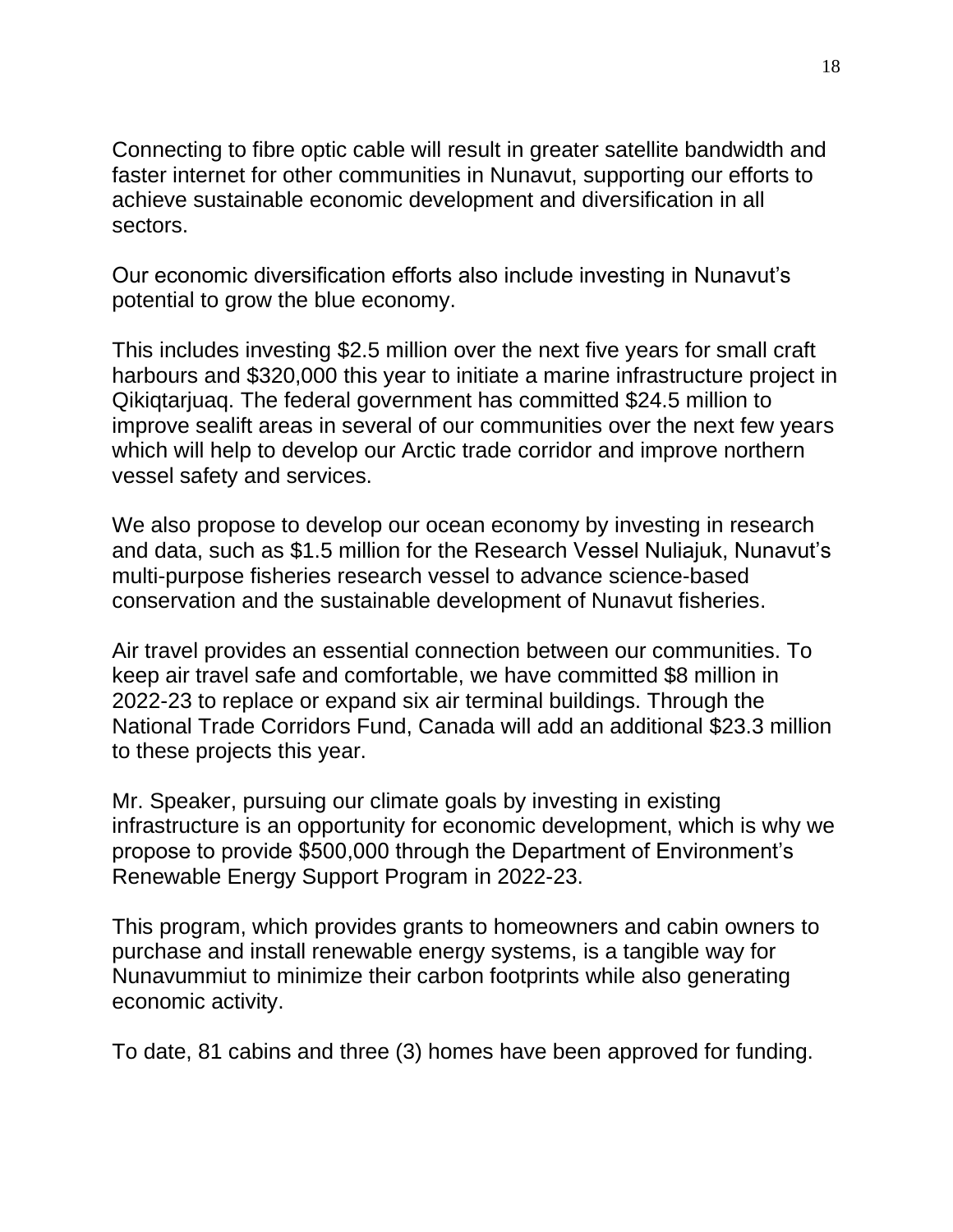These kinds of investments, which help us to strengthen our economy as well as pursue our climate goals, are important given the territory's reliance on the resource sector as the main source of its economic growth.

In the longer term, Nunavut's economy is expected to remain strong due in part to favourable commodity prices for minerals and a new mine that is set to begin production in 2024.

As this sector grows, so do the opportunities for Nunavut's small- and medium-sized businesses.

To support these efforts, the government will refresh the strategic plans for sustainable economic development and diversification in all sectors, including mining.

To position Nunavut as an attractive and welcoming jurisdiction for mineral exploration and investment, our proposed budget includes \$1 million for a new mineral exploration program called Discover, Invest, and Grow, or DIG.

Nunavut is one of the only jurisdictions in Canada that does not have a mineral exploration support program.

To help us compete for investors, the proposed DIG program is designed to encourage mineral exploration by the junior mining sector, which has the potential to support more and better job opportunities for Nunavummiut.

This point is key, because although Nunavut's economic outlook is bright, we know that more Nunavummiut need to benefit from the opportunities presented by our growing economy.

Growth for the sake of growth is pointless if it does not translate into development and a higher quality of life for Nunavummiut.

This means that our future economy must be built on a foundation that prioritizes jobs and opportunities here at home.

As we work toward developing a diversified economy in Nunavut, we will do just that.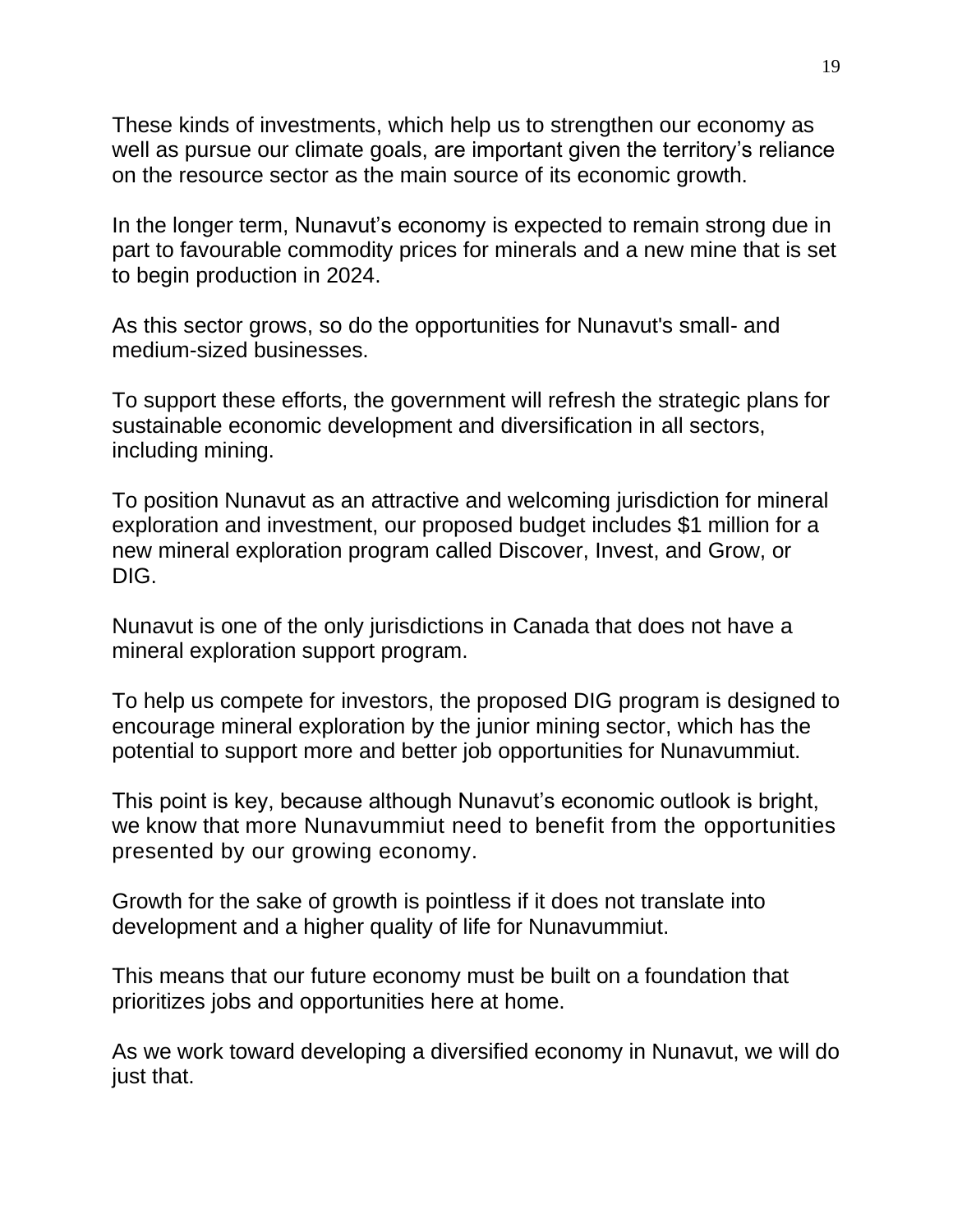Mr. Speaker, with this budget, we are a step closer to devolution and the final transfer of jurisdiction over Crown lands and resources from the Government of Canada to Nunavut.

Devolution will bring decision-making closer to home, giving Nunavummiut a greater say in the issues that affect them.

Final decisions over public lands and resources will be made in Nunavut and not in Ottawa.

As with the investments in housing and other key infrastructure noted earlier, devolution will be a catalyst for the transformational change that propels us on the next phase of Nunavut's journey.

# **CONCLUSION**

Mr. Speaker, before I conclude my remarks about this year's proposed budget and our plans to invest in the Katujjiluta mandate, I would like to thank my staff and everyone who spent countless hours to develop this budget during a period of change and transition.

Our new government has been able to create an ambitious plan with the assistance of public servants from across all departments, and I am excited by what we will achieve in the coming years with their support.

Although our goals are ambitious and require much hard work and new investment, I am optimistic that we will achieve all we set out to do.

If the past is any indication of the future, we will continue to achieve great things, for we have already come far in a short amount of time.

On one hand, the twenty-three years the territory has been in existence seems like a blink of an eye.

On the other hand, the change and transition we've experienced is as profound as the journey of a person from newborn baby to young adult.

Over the years, I've been proud to personally witness this journey for so many of Rankin Inlet's youth.